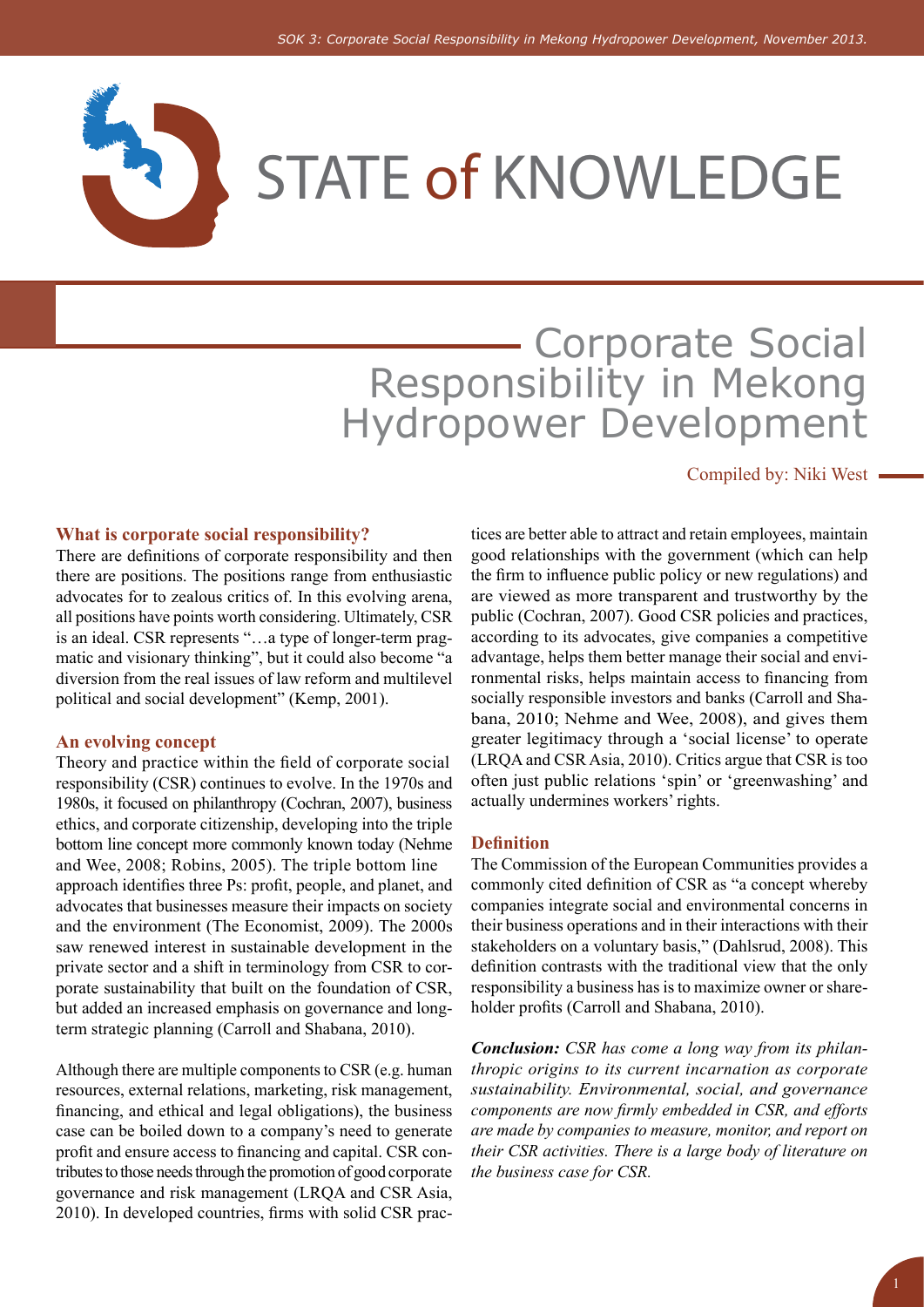### **What are the main international CSR frameworks and initiatives?**

Recognition of the business case for CSR has led to the development of international frameworks setting out guiding principles, with the aim of standardizing CSR practices and reporting for both businesses and financiers. Two questions to keep in mind when assessing frameworks are:

- Who developed the framework and why?
- Are these frameworks considered authoritative or legitimate and by whom?

One of the first major frameworks to emerge was the UN Global Compact in 2000 (UN Global Compact, 2011). The Compact was seen as having considerable success in extending across sectors and across both Northern and Southern companies. In the same year, the Global Reporting Initiative (GRI) released its first edition of the Sustainability Reporting Framework and Guidelines, which included indicators for the measurement and reporting of the economic, environmental, social, and governance aspects of a business operation (GRI, n.d.). The UN Guiding Principles on Business and Human Rights were developed by John Ruggie, who set up the UN Global Compact, and were developed with extensive consultations across a wide range of corporate, civil society, and government stakeholders. The framework outlines the responsibilities of companies with respect to human rights (and how to do this). It has been supported by Chinese, Indian, US, European and other governments. Many of the world's leading corporations have also expressed support for the framework.

In 2003, banks engaged in project finance established the Equator Principles in collaboration with the International Finance Corporation (IFC). The Equator Principles are a set of ten principles that comprise a credit risk framework, and set a minimum standard for due diligence when assessing and managing social and environmental risks for projects with capital costs of more than US\$10 million. The Equator Principles were based on the World Bank's Environmental, Health, and Safety Guidelines, and IFC's Performance Standards on Social and Environmental Sustainability. Originally, the Equator Principles applied only to project finance transactions, but they are now being applied by some Equator Principles Financial Institutions (EPFIs) to a wider range of transactions. In addition to European and US banks, there are also several banks from Brazil, one from South Africa, and one from China. Significantly, 75 financial institutions that account for 70% of the project finance debt in emerging economies are adopters of the Equator Principles (Equator Principles Association, 2011).

The IFC's Performance Standards were introduced in 2006 and updated in 2012, and they apply to projects funded by EPFIs (Matsumoto, 2009). There are eight standards, covering environmental and social impact assessment and management, labor, pollution, community health, resettlement, biodiversity conservation, indigenous peoples, and culture (IFC, 2012). The IFC standards have become a leading corporate benchmark for environmental and social risk management. Numerous companies voluntarily commit to follow the standard even if they are not seeking IFC financing. Most OECD export credit agencies also follow the IFC standards, as do some other development banks. They are considered highly influential in the corporate sustainability world.

Most EPFIs are multinational banks from North American or European countries (Foran et al, 2010). As only four Asian banks have adopted the Equator Principles, EPFIs do not have a significant presence in the Asian project finance market (Le Clerc, 2012). Although most major Thai banks have CSR policies in place (Foran et al, 2010), none have yet adopted the Equator Principles (Le Clerc, 2012; IFC, n.d.). In Laos, eight banks involved in funding the Nam Theun 2 dam, and three financiers of the Theun-Hinboun Expansion Project, are EPFIs.

While the UN Global Compact and GRI were getting off the ground, an ambitious multi-stakeholder process known as the World Commission on Dams (WCD) was underway. The WCD studied the benefits and impacts of large dams and released a decision-making framework for large dam projects in 2000. The framework laid out seven strategic priorities and 26 guidelines for good practice. The WCD's framework is still seen by many as the most comprehensive and useful to decision-makers engaged in dam projects (Foran, 2010).

The International Hydropower Association's (IHA) Sustainability Guidelines followed the WCD framework in 2004. In 2006, the IHA released its first HSAP (IHA, 2012). One year later, IHA partnered with the World Wildlife Fund and the Nature Conservancy to create the Hydropower Sustainability Assessment Forum, for the purpose of updating the HSAP (Foran, 2010). In 2010, a new version of the HSAP was released, including five sections, four of which correspond to the different stages of the dam development project cycle. Each section contains four categories: environmental, social, technical, and economic/financial. Each topic is evaluated by the degree to which six different assessment criteria are met, including: assessment, management, stakeholder engagement, stakeholder support, conformity/compliance, and outcomes (IHA, 2010). While adopting many of the same principles as the WCD framework, the HSAP takes a more technocratic approach and is geared towards the time-frame preferences of developers, financiers, and operators through lower requirements for community involvement and public participation (Foran, 2010).

It should be noted that HSAP is not the culmination of years of CSR work nor is it a perfect standard. HSAP remains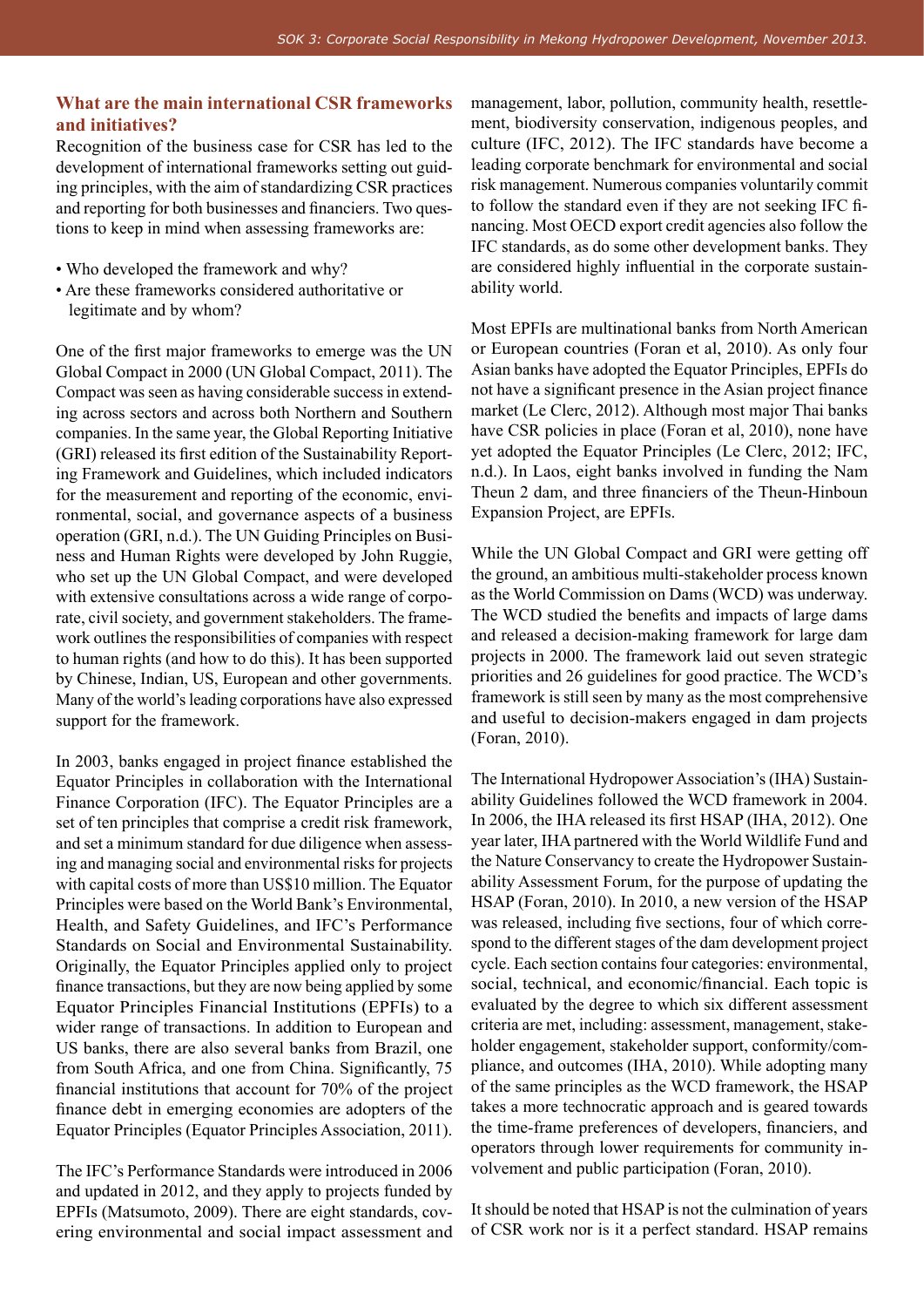new and relatively untested and is certain to hit some roadblocks, just as other CSR standards have. It is also important not to exaggerate HSAP's importance or legitimacy at this time. The HSAP was developed by the industry itself, whereas the WCD commission comprised independent members. In the HSAP, companies give themselves scores, rather than committing to follow clearly articulated standards. Civil society organizations in the Mekong Region remain highly skeptical. There are few links between HSAP and WCD and some argue that the HSAP undermines WCD's recommendations by creating an alternative. *<sup>1</sup>*

*Conclusion: International frameworks promoting CSR are quite new, and have only been in existence since 2000 or later. The Equator Principles have not been widely adopted in Asia like they have in Europe and North America. With most project financing of Mekong hydropower now coming from Asian banks, the Equator Principles and IFC Performance Standards may not be as relevant as before, when more European and North American banks were involved. HSAP has some potential as a standard for the hydropower industry but much work remains to be done before it is seen as an acceptable standard outside the industry.*

### **Criticisms of CSR-related frameworks and reporting**

A major concern is whether or not signatories or adopters of a framework actually act any differently, or if adopting a framework is merely an exercise in public relations (not all frameworks require adopters to be signatories). Scholtens and Dam (2007), however, did find that the environmental, social, and governance policies of EPFIs were significantly different from those of non-adopters, and that large, highvisibility banks were more likely to adopt the principles than smaller banks. Banks that operated in environments with strong civil society, regulation, and advocacy groups were more likely to face reputational harm from funding controversial projects. These banks adopted the Equator Principles to minimize the risk to their reputation and to demonstrate their responsible practices (Scholtens and Dam, 2007).

There is also uncertainty around the enforcement of frameworks such as the Equator Principles and IFC Performance Standards. If a project fails to meet principles or performance standards during the course of its construction or operation after loans have been disbursed it is unclear whether financial institutions will take any action to force compliance (Transparency International, 2008; Foran et al., 2010; Lawrence, 2009). There is no guidance on how EPFIs are to implement the Equator Principles, nor is there independent verification of their implementation, and this leads to their inconsistent application across banks (Le Clerc, 2012).

Both the Equator Principles and the GRI have been criticized for not requiring project-level reporting. Reports tend to be *1 - More information on perceived problems with HSAP can be found here:*

on the bank's or the company's operations as a whole, leaving out details on individual projects (Foran et al., 2010; Fonseca, 2010). Such reporting leaves ambiguity around whether or not social and environmental standards are being met at the project site, and what the real impacts are on the ground (Fonseca, 2010). In the absence of formal structured frameworks, 'reporting' tends to be left to corporate communications departments who may have little actual knowledge of conditions on the ground.

The WCD framework faced disapproval over what some critics claim is a human rights-centered approach. The WCD called for community participation, free, prior, and informed consent (FPIC), and public acceptance. The World Bank, IHA, and export-credit agencies all agreed with the seven strategic priorities, but disagreed with certain guidelines, particularly the ones with regard to public participation and human rights. They felt that these guidelines would hamper the development of large dams, slow down decision-making, and give too much power to small communities and minorities (Foran, 2010; Baghel and Nüsser, 2010).

*Conclusion: Equator Principles Financial Institutions have better CSR policies and practices in place than non-adopters, but their implementation of the Equator Principles is inconsistent and there is little or no project-level reporting. The Global Reporting Initiative increases transparency by bringing CSR practices to light, and subjecting reports to independent auditing. Project-level reporting is not, however, mandated under the GRI either. The WCD framework is comprehensive and widely accepted, but now faces a 'competitor' in the form of the industry developed HSAP.* 

#### **What does CSR in Asia look like at present?**

Whilst the landscape is still evolving, CSR in Asia has been largely focused on philanthropy and community development (LRQA and CSR Asia, 2010; Krechowicz and Fernando, 2009a; Krechowicz and Fernando, 2009b). This is, in the eyes of some, an outdated interpretation of CSR and provides little useful information to investors on the firm's environmental and governance activities (Krechowicz and Fernando, 2009a). How CSR operates tends to reflect the history, norms and conventions of the nation in which it operates: it is not a homogenous entity or style (Chapple and Moon, 2005; Kemp, 2001). Welford *<sup>2</sup>* makes the point that the drivers of CSR are politics and business, not communities or civil society, most of whom are still skeptical and see CSR as a top-down process.

Lack of corporate transparency has been a significant obstacle to better CSR programs and reporting (LRQA and CSR Asia, 2010; Krechowicz and Fernando, 2009b). Here too, change is afoot as stock markets become more aware of, and actively involved in, CSR reporting. Still, only 21% of the GRI reports in 2009 were from Asian companies (LRQA and CSR Asia, 2010). The hydropower sector in the

*http://www.internationalrivers.org/resources/voluntary-approach-will-not-resolve-dam-conflicts-4286*

*<sup>2 -</sup> http://www.eco-business.com/news/csr-asia-gaining-traction/*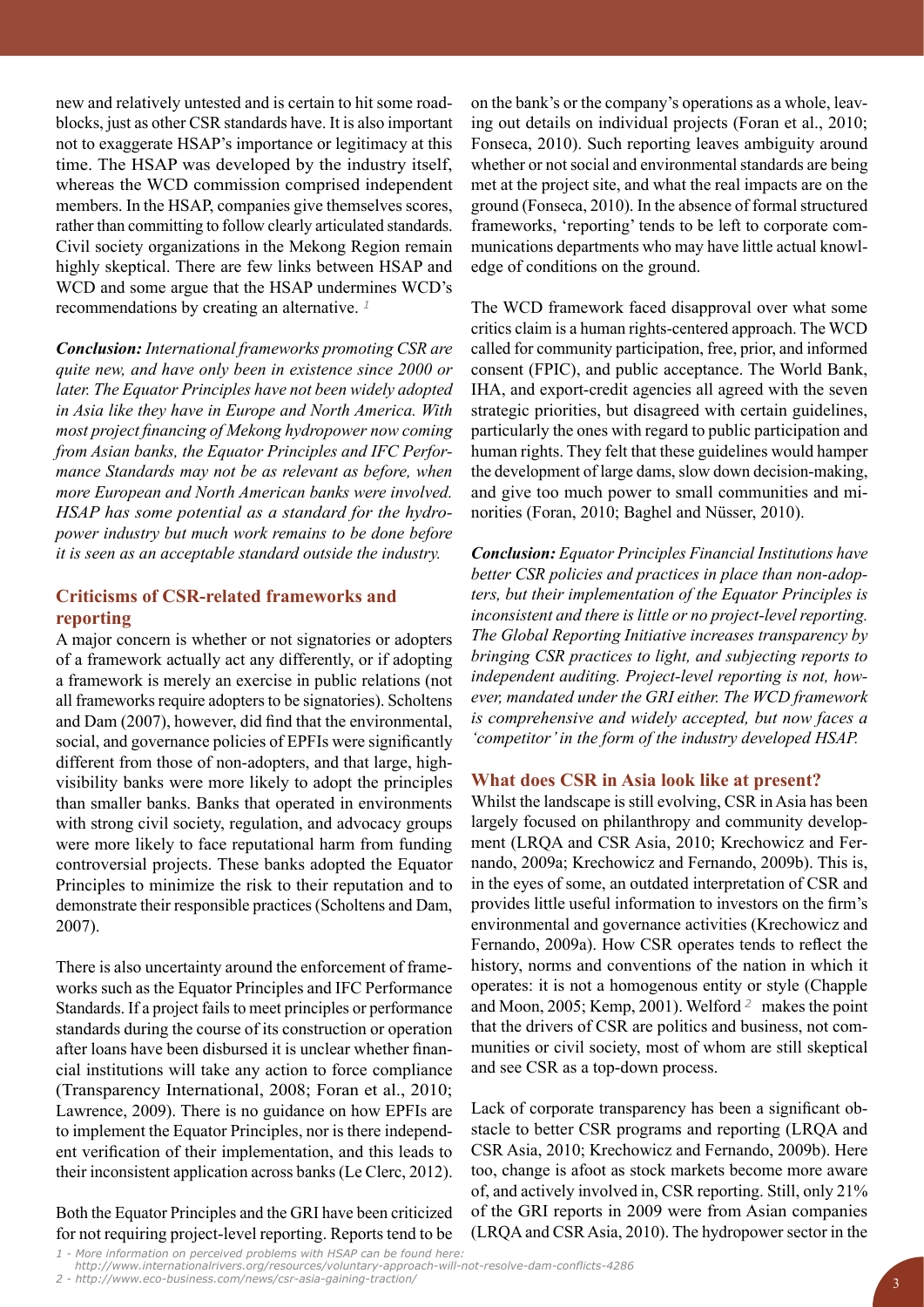Mekong is particularly lacking in transparency, a situation driven by corruption (Foran et al., 2010) and fears that openness and reporting will provoke criticism (LRQA and CSR Asia, 2010; Tobias, 2010). *<sup>3</sup>*

Participation in international CSR initiatives among Asian companies is low. In 2010, Asian companies comprised only 3.5% of the firms listed on the Dow Jones Sustainability World Index, 17% of the Global Compact signatories, and 30% of the companies delisted from the Global Compact. Instead, national governments and stock exchanges are creating locally adapted regulations to drive greater CSR uptake (LRQA and CSR Asia, 2010). Socially responsible investment funds are popping up (Krechowicz and Fernando, 2009a), and 2009 saw the launch of the Asian Sustainability Rating that ranks companies according to their performance on environmental, social, and governance criteria (LRQA and CSR Asia, 2010). Organizations such as the Association for Sustainable and Responsible Investment in Asia, and Responsible Research, have also been established to provide environmental, social, and governance information to investors (LRQA and CSR Asia, 2010).

Family-controlled companies and state-owned enterprises (SOEs), or those recently privatized, are common in Asia. The dominance of a company by a single shareholder or group decreases the incentive to engage in CSR, or to be transparent (LRQA and CSR Asia, 2010; Krechowicz and Fernando, 2009b), as CSR is driven by shareholder and financier concern over corporate risk management. Potentially powerful influences on CSR adoption or operation are the capacity for public participation in operations, protection of whistle blowers, and a free investigative media.

The exception to the generally poor CSR performance of Asian companies is that of the extractive industries. Large, multinational firms that directly affect communities through their use of land and water are facing increased societal pressure to manage the harm done. These companies have above average reporting, and recognize that their relationships with local communities and their reputation are dependent upon the maintenance of their social license to operate (LRQA and CSR Asia, 2010; Krechowicz and Fernando, 2009b).

*Conclusion: CSR is evolving and the number of Asian companies taking CSR seriously has increased in recent years: new trends are emerging. Improvements are needed in transparency and CSR reporting, partly due to the structure of many Asian companies and the style of governance. Asian companies have been reluctant to participate in international initiatives, preferring locally adapted CSR standards. Despite the low adoption rate of CSR across the region, socially responsible investment is gaining in popularity and natural resource-intensive companies face increased social pressure to manage their environmental and social impacts.* 

# **What is the extent of CSR in Mekong hydropower development?**

All the emerging economies in the region, except for Vietnam, have introduced regulations, codes, market initiatives, or awards to encourage CSR reporting (LRQA and CSR Asia, 2010; Krechowicz and Fernando, 2009a). CSR reporting in Malaysia and Thailand focuses on community development and philanthropy, while Vietnamese companies engage in limited reporting (Krechowicz and Fernando, 2009a).

China released guidelines on CSR reporting, which SOEs are encouraged to follow, and the Shanghai and Shenzhen stock exchanges require listed companies to report on their CSR practices. Likewise, Bursa Malaysia established its own CSR framework and reporting requirements for listed companies (LRQA and CSR Asia, 2010). Companies have the flexibility to decide what and how much to report, and the use of standard metrics is lacking. Thailand's stock exchange does not have any requirements for CSR reporting and companies listed on Vietnam's relatively new stock exchange mostly only report in Vietnamese (Krechowicz and Fernando, 2009b). At the same time, some state-owned enterprises are figuring out how to get around CSR. Several have created a publicly traded subsidiary that is quite CSR conscious, while their main operations maintain the old way of doing business.

*Conclusion: Stock exchanges in the region are making efforts towards CSR reporting as are companies intending to list on international exchanges, where public accountability ranks high. China's stock exchanges have the most stringent reporting requirements, followed by Bursa Malaysia. CSR reporting on Thailand's stock exchange is not mandatory, and voluntary reporting focuses on community development and philanthropy. Vietnam has the weakest reporting, with no regulations and few companies that report.* 

**Do Mekong hydropower developers engage in CSR?** There is little literature on the nature or extent of CSR in Mekong hydropower development. Three papers, by Foran et al. (2010), Middleton et al. (2009), and International Rivers (2008) provide information on investors and developers in Mekong hydropower indicating low overall engagement with CSR. Thai banks and developers make up the bulk of the investors mentioned in the three papers. Four Thai banks have CSR policies (Export-Import Bank of Thailand, 2011; Siam Commercial Bank, n.d.; Bank of Ayudhya, n.d.; Kasikorn Bank, 2011). All but Siam Commercial Bank have sections on CSR focusing on philanthropy, community development, and employee voluntarism in their annual reports. Of the four, only Kasikorn Bank attempts to line up its CSR reporting indicators with GRI metrics.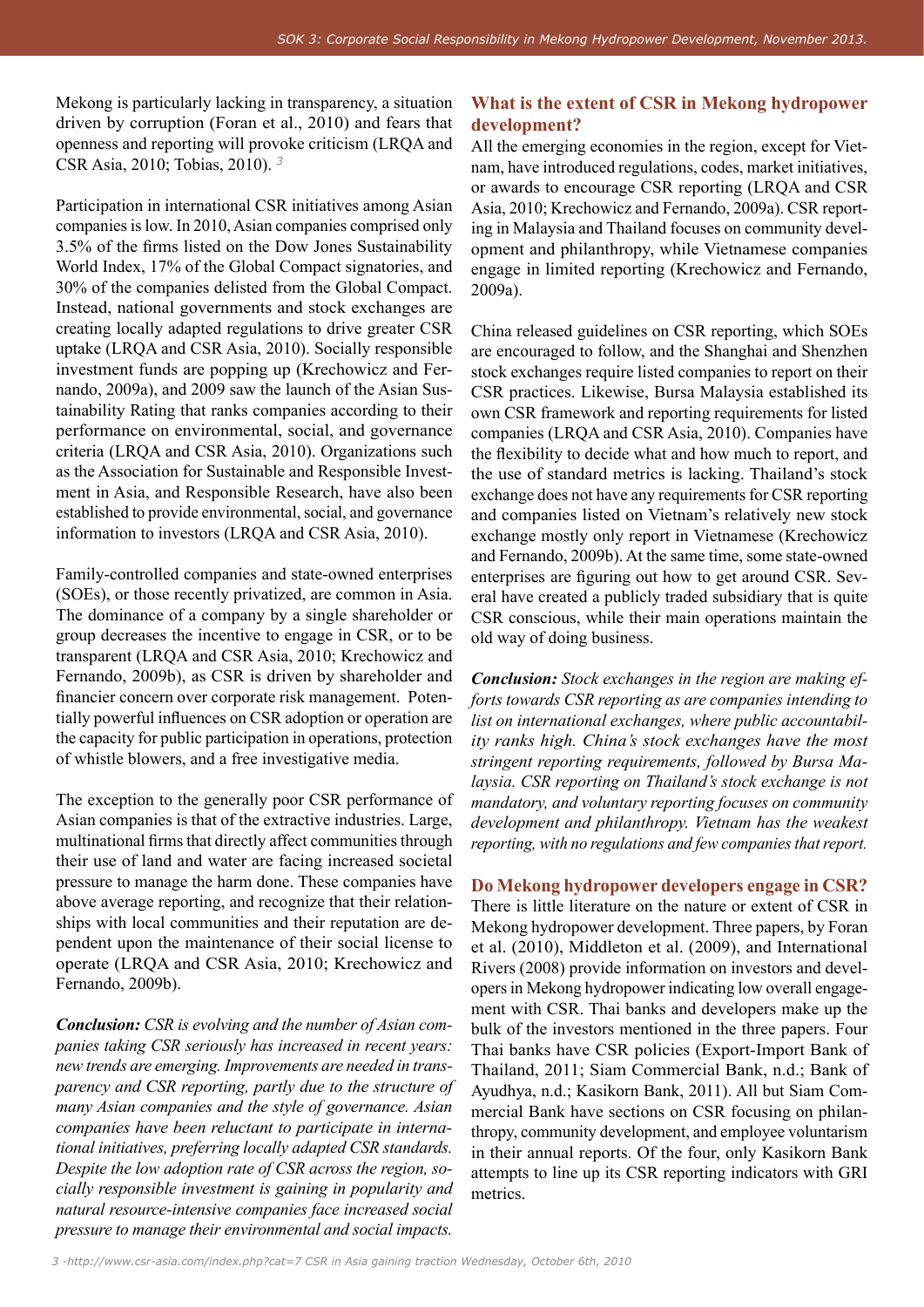Four large Thai developers vary in their adoption of CSR. Italian-Thai Development Company and CH. Karnchang perform poorly, while Ratchaburi and the Electricity Generating Company do somewhat better. Both CH. Karnchang and Italian-Thai have somewhat vague CSR policies, Ratchaburi and EGCO policies are clearer. ITDC and CH. Karnchang have sections in their annual reports focusing on philanthropy and community development (Italian-Thai Development, 2011; CH. Karnchang, 2011). Ratchaburi and EGCO have comprehensive stand-alone CSR reports comparable to a GRI report (Ratchaburi, 2011; EGCO, 2009).

In China, it is unclear if China EXIM Bank has a CSR policy, although it has a small section on philanthropy in its annual report (Export Import Bank of China, 2011). China Development Bank has a CSR policy, stand-alone CSR report, and adheres to ISO 26000, a social responsibility standard (China Development Bank, 2011).

Among Chinese developers, Sinohydro has a CSR policy, produces GRI reports (GRI, 2012), and adheres to ISO 14001, the environmental management systems standard (Sinohydro, n.d.). Both Datang and China Southern have CSR policies, produce GRI reports, and are members of the Global Compact (China Southern, 2011; Datang, 2009).

Two Vietnamese banks, Vietcom Bank and the Bank for Investment and Development of Vietnam, were identified in addition to Electricity of Vietnam. No information for Vietcom or Electricity of Vietnam could be obtained as there was no English-language website. The Bank for Investment and Development has a CSR policy, but focuses on philanthropy (Bank for Investment and Development of Vietnam, n.d.).

Neither of the two Malaysian developers, Mega First Corporation Berhad or Gamuda Berhad, have clear CSR policies or reports (Mega First Corporation Berhad, 2011; Gamuda Berhad, 2012). Electricité du Laos also has no information on CSR on its website (Electricité du Laos, n.d.).

# *Conclusion: Engagement with CSR varies widely. Desirable elements of CSR in hydropower would include:*

- *measuring and reporting publicly on impact;*
- *demonstrating benefits to the communities upstream and downstream from the affected area;*
- *having environmental and social risk management systems that are integrated into their corporate governance; and*
- *reporting on which international environmental and human rights standards they commit to follow.*

# **Are there any examples of CSR in Mekong hydropower development?**

Defining CSR in a hydropower context is difficult because many of the activities that would be treated as CSR by a manufacturing concern (building schools, clinics, clean

water supply, etc.) are contractual obligations of hydropower operators. Whilst CSR has the potential to improve the overall quality of a project, it is not sufficient for sustainable development. CSR has not yet proved to be an effective substitute for third party oversight, strong regulations, and transparency within a country.

The Theun-Hinboun and the Nam Theun 2 hydropower projects are frequently cited examples of 'social responsibility' in public-private partnership projects. Other publicprivate hydropower projects, such as the Nam Ngum cascade and the Houay Ho dam, show no evidence of CSR.

The Theun-Hinboun dam was the first major dam in Lao PDR to be developed under a public-private partnership (International Rivers, 2008), and one of the first build-ownoperate-transfer (BOOT) projects (Virtanen, 2006). The dam was completed in 1998 and is owned by the government of Lao PDR (GoL), Statkraft (Norway), and GMS Power (Thailand), who constitute the Theun-Hinboun Power Company (THPC). The ADB helped to fund the Lao equity stake (International Rivers, 2008).

The project was criticized for having inadequate public consultation and a poor environmental impact assessment, which resulted in adverse impacts upon the livelihoods and environment of 30,000 villagers living upstream and downstream of the dam. In particular, erosion of the Hai and Hinboun riverbanks has increased, leading to increased flooding, abandonment of wet season rice farming, destruction of riverbank gardens, and declines in fish catches and dry season drinking water sources (International Rivers, 2008; Virtanen, 2006; Matsumoto, 2009).

In 2000, THPC announced it would spend up to \$4.5 million on a Mitigation and Compensation Program (International Rivers, 2008; Matsumoto, 2009). THPC had met its contractual agreements with regard to the social and environmental impacts. The company created a new social and environmental management division and took action to better compensate affected villagers, engage in community development, and invest in sustainable livelihood programs (Virtanen, 2006). Unfortunately the livelihood programs in particular dry season rice growing—have not been successful due to poor quality land, insufficient water, and the high cost of inputs (International Rivers, 2008).

Planning for the Theun-Hinboun Expansion Project (THXP) attempted to improve on past experience, and an EIA, environmental mitigation and management plan (EMMP), and resettlement action plan were drafted in accordance with ADB safeguards, the Equator Principles, and the 2005 National Policy on Environmental and Social Sustainability of the Hydropower Sector in Lao PDR (THPC, 2011). THPC's report from its Social and Environmental Division on the progress of the THXP gives information on affected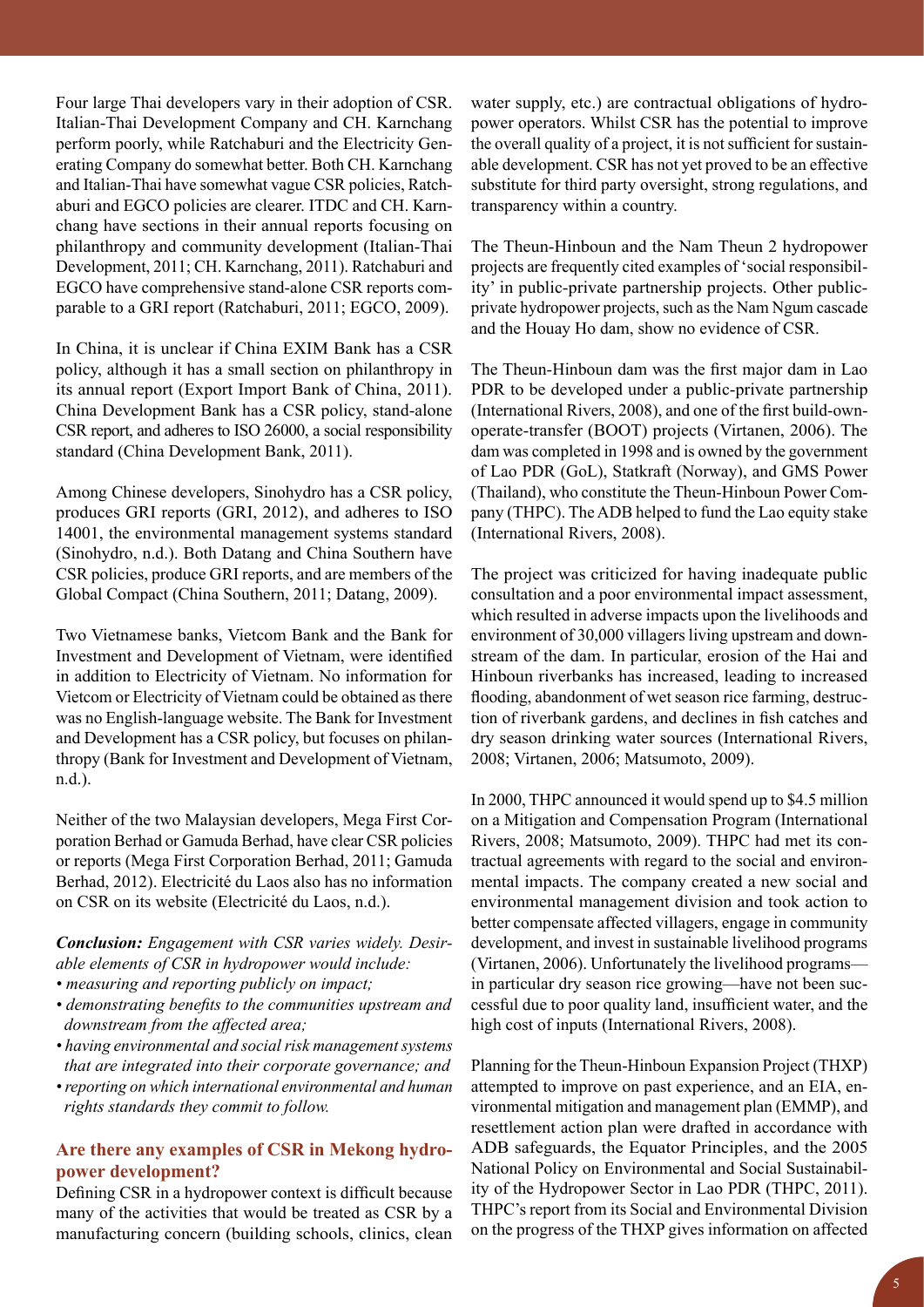villages and what it is doing in terms of: resettlement; its approach to downstream impacts; public consultation; livelihood development; public health; education; ethnic minorities and vulnerable groups; social impact management; water quality, hydrological, erosion, fisheries, and construction monitoring; waste management; biomass clearance; and environmental conservation programs (THPC, 2011). Matsumoto (2009), however, contends that the THXP has violated Lao PDR's Decree on Compensation and Resettlement, the Equator Principles and IFC Performance Standards, and the terms of its own concession agreement and resettlement action plan.

Nam Theun 2 (NT2) was also developed as a Build Own Operate Transfer (BOOT) project under a public-private partnership (Foran et al., 2010), and is owned by Electricité de France, the Lao Holding State Enterprise, and EGCO (NTPC, n.d.). A total of 27 financial institutions funded the NT2 (Foran et al., 2010), including European and Thai export-credit agencies, MDBs, and private banks (International Rivers, 2008; Lawrence, 2009). In 2005, NT2 received funding from the World Bank, making it the first major dam to be funded by the bank in almost 10 years. The ADB and World Bank supported development of the NT2, as it was to follow best practice and set an example to encourage more sustainable hydropower development in the region (Lawrence, 2009; Molle et al., 2009).

From the beginning, NGOs criticized the planning process for the NT2, saying that World Bank safeguards were being violated. They argued that consultations were inadequate or came too late, there was no options analysis, and the studies and livelihood programs had major weaknesses.

During construction, NTPC failed to meet its commitments. Around 10,000 villagers were moved off their land before compensation was paid and resettlement villages were ready, information was not provided on a timely basis, and irrigation systems were not set up. Independent monitors cited contractors for numerous environmental management infractions, including failure to control erosion and dust, and poor waste management and road building. NTPC has also had difficulty implementing its livelihood programs, as replacement land is of poor quality, riverbank gardens have been flooded, fish stocks are expected to decline, and compensation money is insufficient. The micro-credit scheme adopted to disburse compensation money failed because it created a cycle of debt for villagers who were unsuccessful with their livelihood projects (Lawrence, 2009; International Rivers, 2008).

International Rivers (2008) does say that the NT2 project has done better than many other hydropower projects in terms of having independent monitoring and publicly available reporting during project implementation. NTPC also has a range of environmental and social programs similar to THPC's, including those on resettlement and livelihoods, compensation, public health, education, wildlife and forest protection, water quality monitoring, construction management, and support for downstream communities (Dye, 2012). Molle et al. (2009) note that pressure from NGOs helped to improve the NT2's environmental and social impact mitigation practices.

Nam Ngum 2 is a public-private BOOT project. CH. Karnchang, Ratchaburi, Bangkok Expressway, and GoL are the key investors, while Thai commercial banks and the Thai EXIM Bank are the financiers. Neither an EIA nor a resettlement action plan were publicly released and resettlement was conducted poorly. Villagers of different ethnicities were grouped into a single village and were not provided with adequate land. These issues were replicated with the Nam Ngum 3, another public-private BOOT project involving GMS Power, Ratchaburi, Marubeni Corporation (Japan), and the Government of Laos. Construction began before the completion of environmental and social impact assessments, leaving great uncertainty as to the dam's potential effects on fisheries and water quality. It was also unclear how livelihood restoration would be addressed. Sinohydro is the main investor in Nam Ngum 5, which has similarly been criticized for its incomplete environmental and social impact assessments and its poor livelihood restoration plan (International Rivers, 2008).

The Houay Ho was the first public-private BOOT project in Lao PDR, with Daewoo Engineering Corporation of Korea as the main investor. The project was not transparent and resulted in the resettlement of Heuny and Jrou ethnic minority groups without giving them adequate compensation or land. Only 20% of the allocated land turned out to be available, as the other 80% was already in use by other villages. In 2001, Daewoo sold its majority shareholding to Tractebel S.A., a Belgian multinational corporation. Conditions in the resettled villages continued to deteriorate, and by 2006, 70% of the resettled villagers had moved out of the area. Tractebel claimed that it was not responsible for the resettlement mistakes made by Daewoo. Eventually, Tractebel made some effort to remedy resettlement problems, but only after being pressured by Belgian NGOs and having a complaint filed against them for disregarding the Organization for Economic Cooperation and Development's Guidelines for Multinational Enterprises (International Rivers, 2008).

*Conclusion: Even dam companies employing 'best practices', such as THPC and NTPC, have had difficulty providing information and timely compensation, sufficient productive agricultural land, and livelihoods. Income and food from declining fisheries, riverbank gardens, and agricultural land has not been sustainably replaced. Meeting contractual obligations for social and environmental concerns is hard enough and takes substantial human and*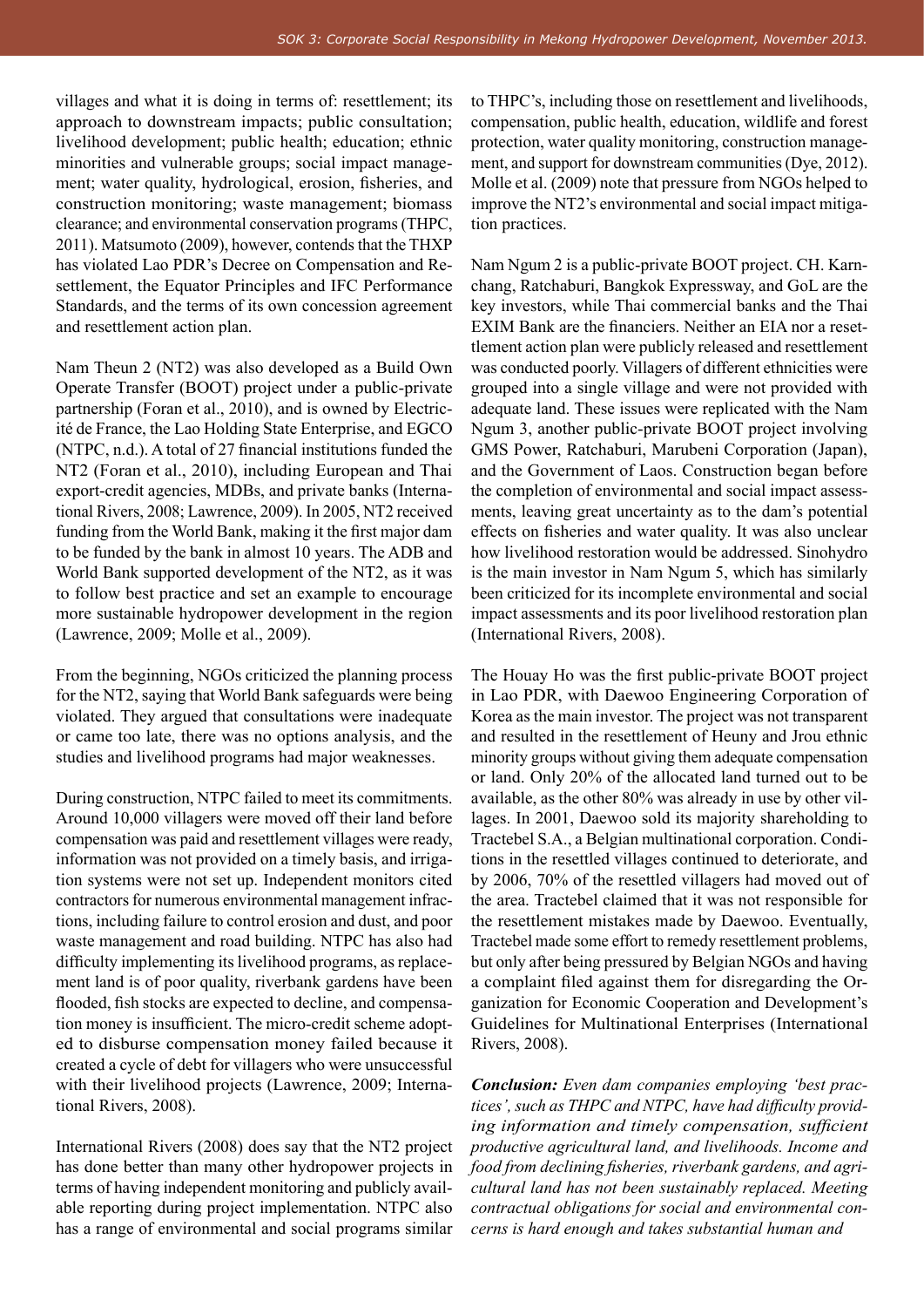*financial resources, as well as careful planning and the ability to adapt to unexpected challenges. Less socially responsible developers have failed to complete social and environmental impact assessments, and have resettled villagers without consideration for ethnic differences or restoring lost livelihoods. Pressure from Western NGOs has forced some action to be taken by the developers of the NT2 and the Houay Ho, and many regional and local NGOs have been active in campaigning against developers.*

# **What are the drivers of CSR in Mekong hydropower development?**

Many of the traditional drivers of CSR do not exist in the Mekong. As previously noted, the main drivers of CSR are risk management and pressure from financiers, investors, customers, stakeholders, and the general public (LRQA and CSR Asia, 2010). Large hydropower projects are complex and involve multiple government ministries and agencies, as well as MDBs, public and private financiers, developers, and export-credit agencies from different countries (Haas, 2008; Foran et al., 2010). A prime example is the Nam Theun 2 dam in Laos that was financed by 27 institutions (Foran et al., 2010).

Financiers of Mekong hydropower development are increasingly Asian banks, particularly private banks. Few of these banks have adopted international frameworks such as the Equator Principles (Le Clerc, 2012; IFC, n.d.). Theoretically, it should be in the bank's best interest to manage its exposure to risk through setting social and environmental standards. Banks want to avoid harm to their reputation, but because they are lenders—not equity investors—environmental and social costs are less of a factor for them (Foran et al., 2010).

The structure of electricity markets in Mekong River Basin (MRB) countries discourages pressure from customers. MRB countries have state-owned utility companies that have monopolies on electricity distribution, although Thailand and Vietnam are encouraging privatization of their electricity markets, and Cambodia and Lao PDR encourage private sector growth (Foran et al., 2010; Matthews, 2012; King et al., 2007). Market dominance by state-owned utilities means that there is little to no competition from independent power producers and distributors, giving customers no choice, and thus no voice, in how their electricity is generated (Foran et al., 2010; King et al., 2007). Because CSR is practiced mostly in publicly listed companies with concerned shareholders, the high number of SOEs in Mekong hydropower development reduces the strength of shareholders as a driver of CSR (LRQA and CSR Asia, 2010; Krechowicz and Fernando, 2009b).

Shareholder and public pressure in developed economies are known to be drivers of CSR, especially in the natural resource-intensive industries (LRQA and CSR Asia, 2010;

Krechowicz and Fernando, 2009b). In Lao PDR, however, where the bulk of hydropower development will take place (King et al., 2007; ICEM, 2010), civil society is weak (Matthews, 2012). Thailand has the strongest civil society organizations, which have, on occasion, succeeded in preventing new dams from being built in Thailand. Civil society organizations in Thailand, Cambodia, and Vietnam have called for a moratorium on the building of mainstream dams (Matthews, 2012; Lawrence, 2009). Despite these concerns, Lao PDR has gone ahead with the construction of the Xayaburi on the Mekong mainstream (Bangkok Post, 2012).

*Conclusion: Many of the traditional drivers of CSR are lacking in Mekong hydropower development. The complex structure of project finance and governance limits transparency and accountability, and motivation from individual actors to engage in CSR and risk management. It is unclear if Asian financiers are driving CSR practices. The dominance of state-owned utilities in electricity markets means that consumers have no influence and the dominance of SOEs makes shareholder activism a non-issue.* 

# **What are the trends in CSR in Mekong hydropower development?**

CSR in Asia continues to evolve but is still, to a large extent, characterized by a focus on philanthropy and community development, with little public reporting compared to the comprehensive reporting on environmental, social, and governance indicators that is more widespread in North America and Europe (LRQA and CSR Asia, 2010; Krechowicz and Fernando, 2009a; Krechowicz and Fernando, 2009b). There is little transparency or participation in international CSR initiatives (LRQA and CSR Asia, 2010), and a large number of non-publicly listed SOEs and familyowned enterprises (Krechowicz and Fernando, 2009b). The main drivers of CSR in Asia are loose regulations promulgated on Chinese and Malaysian stock exchanges (LRQA and CSR Asia, 2010).

A survey of the bigger organizations in Mekong hydropower development confirms these trends: only three out of the eight Thai banks and developers had CSR reports; four out of the five Chinese banks produced CSR reports; and the Vietnamese and Malaysian banks and developers had no CSR information available.

Although THPC and NTPC are seen as 'best practice' dam operators, they still faced great difficulty in implementing resettlement plans, providing timely and sufficient compensation, and restoring livelihoods. NTPC employed better practices because of conditions placed on its loans from the ADB and World Bank, in addition to the increased public scrutiny it faced, which is atypical for most dams in the MRB (Molle et al., 2009).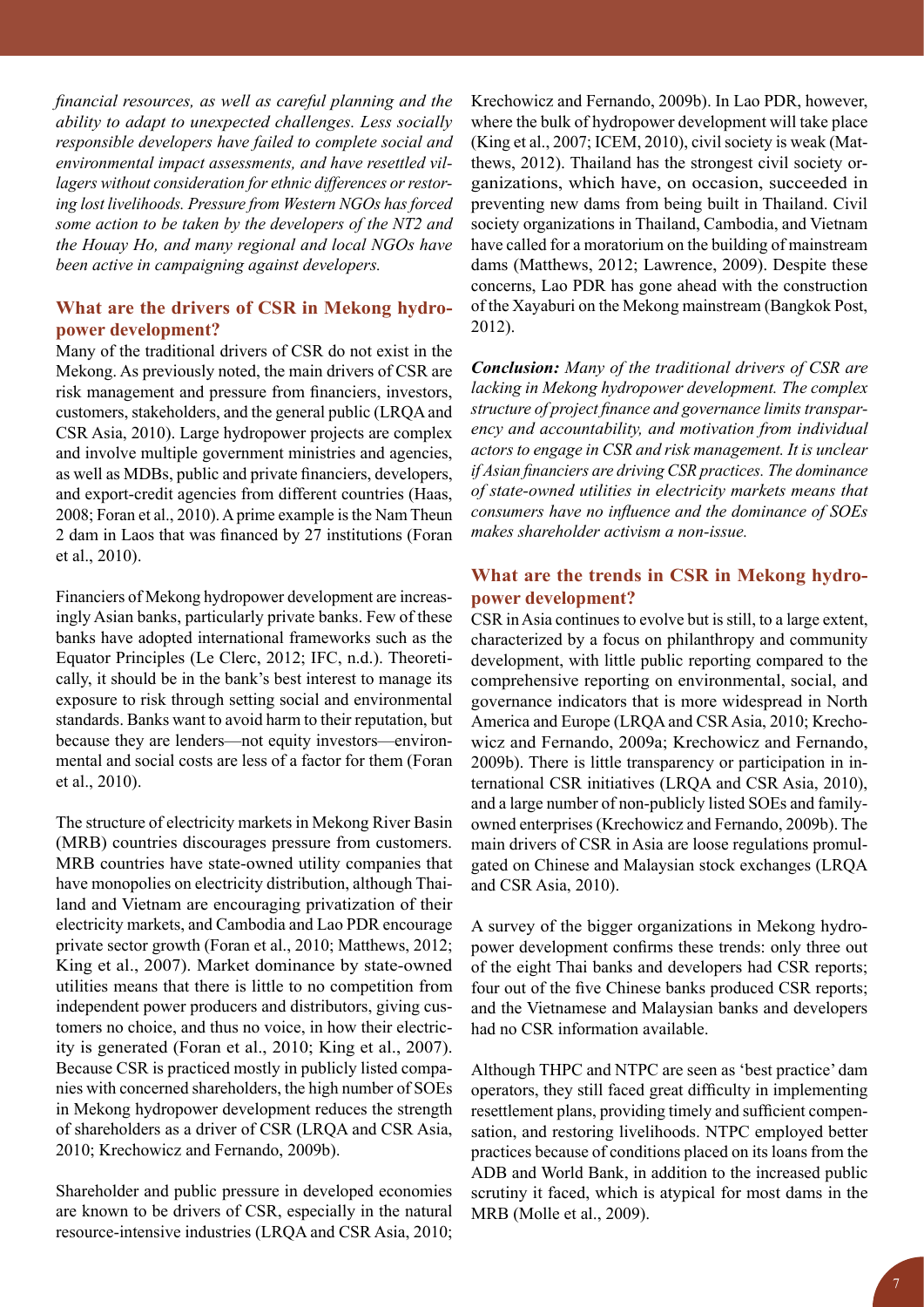The traditional drivers of CSR do not exist in the MRB, as there is no general pressure from financiers, customers, shareholders, or civil society. The transition to Asian financiers, monopolistic electricity markets, large number of SOEs and non-publicly listed companies, and weak civil society inhibit these traditional drivers of CSR. Furthermore, there are numerous barriers to CSR, including: corruption, poor governance, conflicts of interest in project development, and the structure of power markets in the region (Foran et al., 2010; King et al., 2007; LRQA and CSR Asia, 2010; Krechowicz and Fernando, 2009b; Matthews, 2012; Haas, 2008; Molle et al., 2009; Lawrence, 2009).

*Conclusion: CSR in Mekong hydropower development is limited. This is not likely to change unless factors in the enabling environment are altered in ways that encourage growth in the drivers of CSR. .* 

#### **What can we learn from other countries?**

Two significant findings arise from studies of CSR in the BRIC countries (Brazil, Russia, India, and China) and in Asia. First, country contexts have the greatest bearing on the extent of CSR in different countries (Chapple and Moon, 2005; Alon et al., 2010; Abreu, Castro, Assis Soares and Silva Filho, 2012; Dobers and Halme, 2009; Robins, 2005). Confucianism in China fostered a society built on relationships, hierarchy, flexibility, and negotiation. As a result, business in China is dominated by many family-owned or state-owned enterprises, and although China has a good legal foundation, laws are poorly enforced, in keeping with cultural preferences for the maintenance of relationships and negotiation. The strength of governance systems and the rule of law are important factors for the further evolution of CSR (Whelan, 2007). India and Brazil have higher levels of CSR adoption than China (Alon et al., 2010; Abreu et al., 2012), and law-based governance systems, as opposed to relations-based governance, are stronger in both countries. In addition, democratic political systems, as in Brazil and India, appear to encourage CSR, while some governments, as in China and Russia, discourage CSR (Alon et al., 2010).

Democratic political systems tend to have stronger and better-enforced laws, and greater transparency and participation by civil society (Abreu et al., 2012). Culture and history have, however, also played a strong role in the growth of CSR in India, as many values associated with CSR are similarly rooted in the country's religious beliefs and colonial past (Chapple and Moon, 2005). This is shown by CSR in India being predominantly value-driven, and focused on using codes of ethics and improving the quality of life in communities (Alon et al., 2010). The type of CSR in India and Brazil, which is strategic rather than purely philanthropic, also contributes to the overall institutionalization of CSR (Chapple and Moon, 2005; Jamali, 2007).

Second, Asian companies with international operations, even if these operations are still within Asia, exhibited higher levels of CSR adoption than companies with purely domestic operations (Chapple and Moon, 2005). The level of engagement with CSR will, however, depend on which country the company is operating in, as stakeholders in different countries have their own specific expectations and interests, and it is these stakeholder needs that the company is trying to address (Robins, 2005). This is perhaps why firms with international operations exhibit higher levels of CSR adoption—they tend to have many more stakeholders to manage (Chapple and Moon, 2005).

CSR in developing countries is different from CSR in developed countries, and CSR is adapted further to individual country contexts (Dobers and Halme, 2009; Robins, 2005). This does not necessarily mean that CSR is not relevant in Asia. Civil society, domestic consumers, and community pressure are drivers of increased CSR, and as the middle class grows, transparency increases, and public criticism mounts, companies may be forced to adopt CSR practices (Chapple and Moon, 2005; Epstein-Reeves, 2012). This was the case in Brazil (in conjunction with regulatory improvements) (Young, 2004; Abreu et al., 2012), and appears to be gradually occurring in China, as people demand better working conditions, cleaner air, and safer products (Epstein-Reeves, 2012).

*Conclusion: CSR will be different in Asian countries, because it will evolve according to local historical, cultural, political, economic, social, and environmental characteristics. CSR exists on a continuum. Certain characteristics, such as rule-based governance, democracy, transparency, and strong civil society encourage the growth of CSR. CSR varies between Asian countries, but companies with international operations tend to show higher levels of CSR.*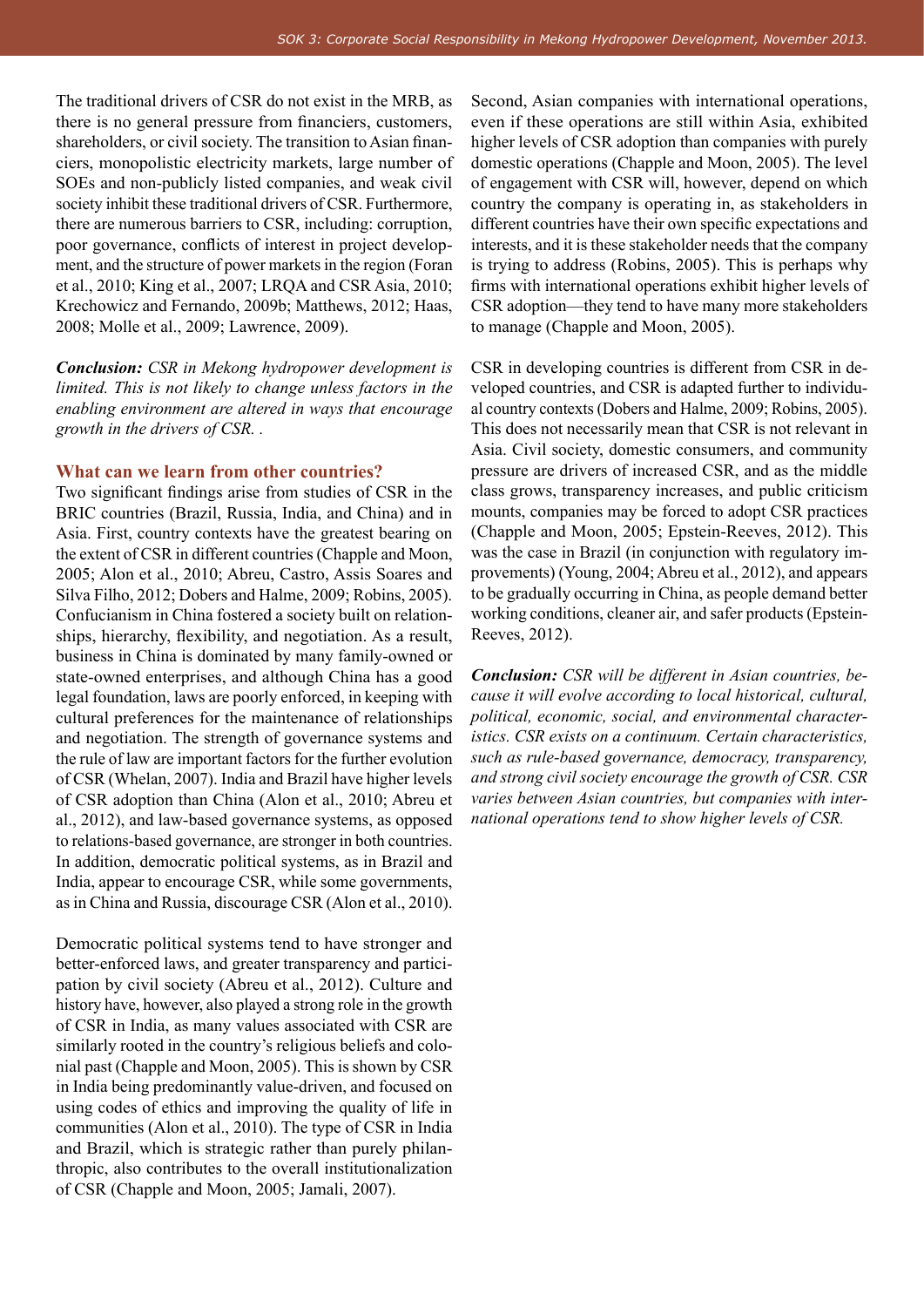# **References**

- Abreu, M., Castro, F., Assis Soares, F., and Silva Filho, J. 2012. A Comparative Understanding of Corporate Social Responsibility of Textile Firms in Brazil and China. Journal of Cleaner Production 20 (2012): 119-126.
- Alon, I., Lattemann, C., Fetscherin, M., Li, S., and Schneider, A. 2010. Usage of Public Corporate Communications of Social Responsibility in Brazil, Russia, India and China (BRIC). International Journal of Emerging Markets 5(1): 6-22.
- Baghel, R., and Nüsser, M. 2010. Discussing Large Dams in Asia After the World Commission on Dams: Is a Political Ecology Approach the Way Forward? Water Alternatives 3(2): 231-248.
- Bangkok Post, 2012, Vientiane says sorry for broken Xayaburi ground. Bangkok Post, November 25, 2012. **http://www.bangkokpost.com/news/investigation/322967/vientiane-says-sorry-for-broken-xayaburi-ground.**
- Bank of Ayudhya, n.d., CSR News. **http://www.krungsri.com/en/csr.aspx.**
- Bank for Investment and Development of Vietnam, n.d. CSR. Retrieved from **http://www.bidv.com.vn/News-Event/CSR.aspx.**
- Carroll, A., and Shabana, K. 2010. The Business Case for Corporate Social Responsibility: A Review of Concepts, Research and Practice. International Journal of Management Reviews, 2(1): 85-105.
- Chapple, W., and Moon, J. 2005. Corporate Social Responsibility (CSR) in Asia: A Seven-Country Study of CSR Web Site Reporting. Business and Society 44(4): 415-441.
- CH. Karnchang, 2011. Annual Report. **http://www.ch-karnchang.co.th/2012/shareholder/ar\_en11.pdf.**
- China Development Bank, 2011. Social Responsibility Report. **http://www.cdb.com.cn/english/Column.asp?ColumnId=190.**  China Southern Power Grid Company, 2011. CSR Report. **http://eng.csg.cn/CSRFiles/20120920085416041604.pdf.**
- Cochran, P. 2007. The Evolution of Corporate Social Responsibility. Business Horizons 50 (2007): 449-454. Dahlsrud, A. 2008. How Corporate Social Responsibility is Defined: An Analysis of 37 Definitions. Corporate Social
- Responsibility and Environmental Management 15 (2008): 1-13.
- Datang International Power Generation Co., LTD. 2009. Social Responsibility Report. Retrieved from **http://www.dtpower.com/en/content/2011-01/20/content\_89784.htm.**
- Dobers, P., and Halme, M. 2009. Corporate Social Responsibility and Developing Countries. Corporate Social Responsibility and Environmental Management 16 (2009): 237-249.
- Dye, P. 2012. Nam Theun 2. Presentation delivered to the Mekong Forum on Water, Food and Energy, Hanoi, Vietnam, November 14, 2012. **http://www.slideshare.net/CPWFMekong/ntpc-mekong-forum-on-water-food-energy-13-14-nov-2012.**
- The Economist, 2009. Triple Bottom Line. The Economist November 17, 2009. **http://www.economist.com/node/14301663.**  EGCO (Electricity Generating Company), 2009. Sustainability Report 2009.
- **http://www.egco.com/\_admin/uploadfiles/csr\_social\_report/csrreport\_file\_en\_32.pdf.**  Electricité du Laos n.d., Home Page: **http://www.edl.com.la/index.php.**
- Epstein-Reeves, J. 2012. The CSR Challenge for Companies Doing Business in China. Forbes June 11, 2012.
	- **http://www.forbes.com/sites/csr/2012/11/06/the-csr-challlenge-for-companies-doing-business-in-china/.**
- Equator Principles Association, 2011. About the Equator Principles. **http://www.equator-principles.com/index.php/about-ep/about-ep.**  Export-Import Bank of China, 2011. 2011 Annual Report. **http://english.eximbank.gov.cn/annual/2011fm.shtml.**
- Export-Import Bank of Thailand, 2011. Annual Report. **http://www.exim.go.th/doc/en/about\_exim/AnnualReport2011\_Eng\_Low-res.pdf**. Fonseca, A. 2010. Requirements and Barriers to Strengthening Sustainability Reporting Among Mining Corporations.
- Unpublished doctoral dissertation, University of Waterloo, Canada. **http://www.uwspace.uwaterloo.ca/handle/10012/5315.** Foran, T., Wong, T., and Kelley, S. (2010), Mekong Hydropower Development: A review of governance and sustainability challenges. M-POWER Research Network.
- **http://www.mpowernetwork.org/Knowledge\_Bank/Key\_Reports/Research\_Reports/Mekong\_Hydropower\_Development.html.**
- Foran, T. 2010. Making hydropower more sustainable? A sustainability measurement approach led by the Hydropower Sustainability Assessment Forum. Unit for Social and Environmental Research, Faculty of Social Sciences, Chiang Mai University, Chiang Mai. **http://www.mpowernetwork.org/Knowledge\_Bank/Key\_Reports/PDF/Booklets/Making\_ Hydropower\_More Sustainable\_English.pdf?tabid=34059.**
- Gamuda Berhad, 2012. Community and Social Development. **http://www.gamuda.com.my/corporate\_social\_responsibility\_community.html.**
- GRI (Global Reporting Initiative), n.d. What is GRI? Retrieved from **https://www.globalreporting.org/information/about-gri/ what-is-GRI/Pages/default.aspx.**
- GRI (Global Reporting Initiative), 2012. Sinohydro Group Social Responsibility Report 2011. GRI Sustainability Disclosure Database. Retrieved from **http://database.globalreporting.org/reports/view/10343.**
- Grimsditch, M. 2012. 3S Rivers Under Threat: Understanding New Threats and Challenges from Hydropower Development to Biodiversity and Community Rights in the 3S River Basin. 3S Rivers Protection Network and International Rivers. **http://www.internationalrivers.org/resources/3s-rivers-under-threat-7686.**
- Grumbine, R. E., Dore, J., and Xu, J. 2012. Mekong Hydropower: Drivers of Change and Governance Challenges. Frontiers in Ecology and the Environment, 10(2): 91-98.
- Haas, L. 2008. Water for Energy: Corruption in the Hydropower Sector. In Zinnbauer, D. and Dobson, R. (eds.), Global Corruption Report 2008: Corruption in the Water Sector. Cambridge, Cambridge University Press: 85-96. **http://archive.transparency.org/publications/gcr/gcr\_2008**.
- ICEM (International Center for Environmental Management), 2010. Strategic Environmental Assessment of Hydropower on the Mekong Mainstream. Vientiane, Mekong River Commission Secretariat. **http://www.mrcmekong.org/assets/Publications/ Consultations/SEA-Hydropower/SEA-FR-summary-13oct.pdf.**
- IFC (International Finance Corporation), 2012. Performance Standards and Guidance Notes—2012 Edition. **http://www1.ifc.org/wps/wcm/connect/Topics\_Ext\_Content/IFC\_External\_Corporate\_Site/IFC+Sustainability/ Sustainability+Framework/Sustainability+Framework+-+2012/Performance+Standards+and+Guidance+Notes+2012/.**
- IFC (International Finance Corporation), n.d. Are Thai Bankers' Ready for the Equator Principles? An Interview with the Secretary-General of The Thai Bankers Association. **http://www1.ifc.org/wps/wcm/connect/region\_\_ext\_ content/regions/east+asia+and+the+pacific/news/are+thai+banks+ready+for+the+equator+principles.**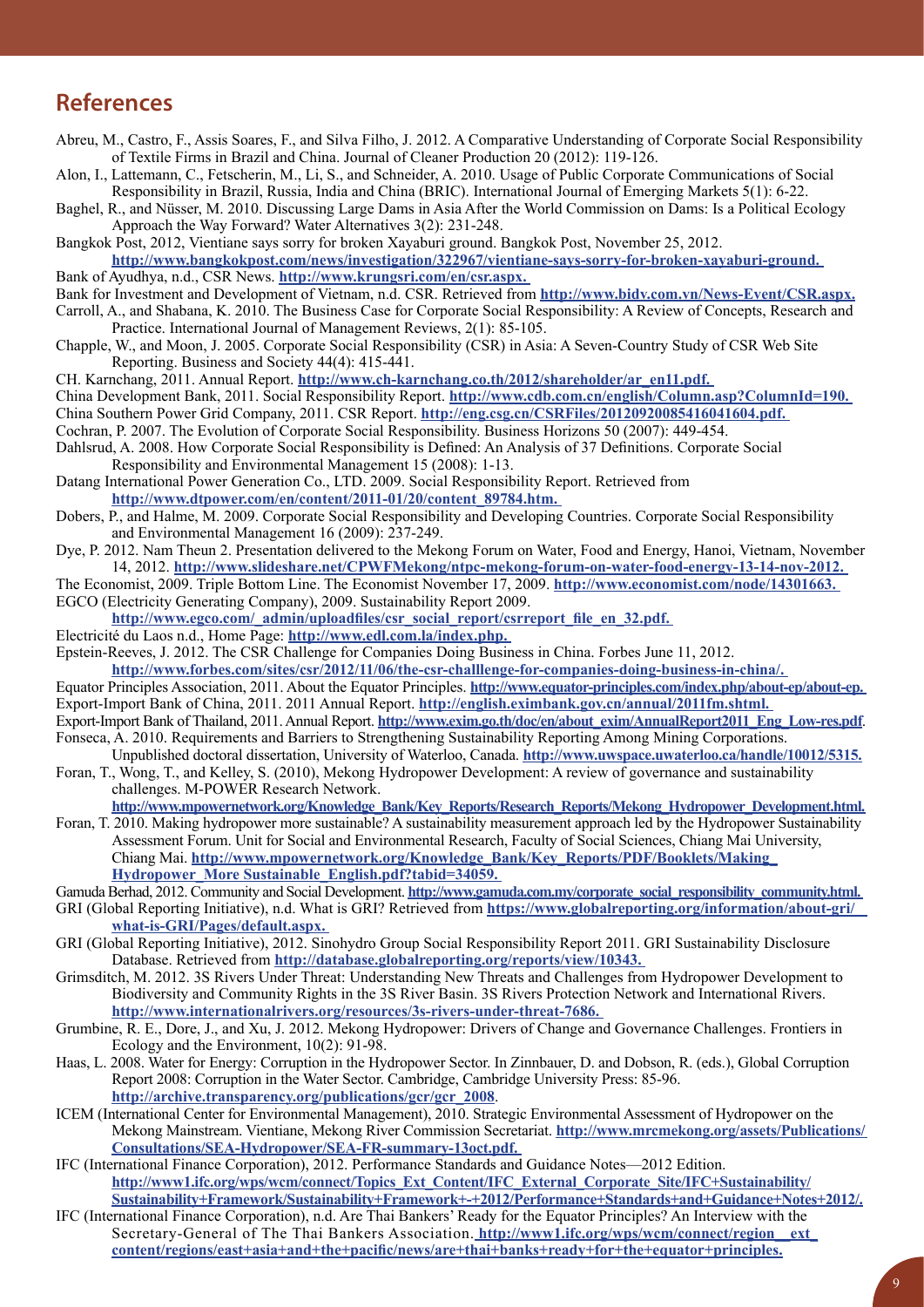- IHA (International Hydropower Association), 2010. Hydropower Sustainability Protocol: Background Document. **http://www.hydrosustainability.org/getattachment/4c0b52b7-7744-47c1-b6a7-692e2b7dfb03/Background-Document.aspx.**
- IHA (International Hydropower Association), 2012. Phase 1: Protocol Development (2007-2010). Retrieved from **http://www.hydrosustainability.org/Hydropower-Sustainablility-Assessment-Protocol/Phase-1--Protocoldeveloment-(2007-2010).aspx.**
- Italian-Thai Development PCL, 2011. Annual Report 2011. Retrieved from **http://www.itd.co.th/annual\_report/AR\_ENG/ar-2010-e.pdf.**

Jamali, D. 2007. The Case for Strategic Corporate Social Responsibility in Developing Countries. Business and Society Review, 112(1): 1-27.

- Kasikorn Bank, 2011. Annual Report. **http://www.kasikornbank.com/EN/SocialActivities/CSRAnnualReports/CSRAnnual Reports/CSR2011.pdf.**
- King, P., Bird, J., and Haas, L. 2007. The Current Status of Environmental Criteria for Hydropower Development in the Mekong Region: A Literature Compilation. Consultants' Report to ADB, MRCS, and WWF.
- Krechowicz, D., and Fernando, H. 2009a. Emerging Risk: Impacts of Key Environmental Trends in Emerging Asia. International Finance Corporation and World Resources Institute. **http://pdf.wri.org/emerging** risks emerging asia.pdf.
- Krechowicz, D., and Fernando, H. 2009b. Undisclosed Risk: Corporate Environmental and Social Reporting in Emerging Asia. In ternational Finance Corporation and World Resources Institute. Retrieved from **http://pdf.wri.org/undisclosed\_risk\_ emerging\_asia.pdf.**
- Lawrence, S. 2009. The Nam Theun 2 Controversy and Its Lessons for Laos. In Molle, F., Foran, T. and Käkönen, M. (eds.), Contested Waterscapes in the Mekong Region: Hydropower, Livelihoods and Governance. London, Earthscan: 81-113.
- Le Clerc, N. 2012. Equator Principles at the Crossroad. Presentation delivered to the Mekong2Rio Conference, Phuket, Thailand, May 1-2, 2012. **http://www.mrcmekong.org/assets/Events/Mekong2Rio/5.3b-The-role-of-private-sector-Le-Clerc.pdf.**
- LRQA (Lloyd's Register Quality Assurance) and CSR Asia, 2010. CSR in Asia: The Real Picture. **http://www.lrqa.com.hk/ Images/LR-CSR\_2010\_tcm98-197937.pdf.**
- Matsumoto, I. 2009. Expanding Failure: An Assessment of the Theun-Hinboun Expansion Project's Compliance with Equator Principles and Lao Law. Bank Track, FIVAS, International Rivers, Les Amis de la Terre, and the Uniting Church in Australia. Retrieved from **http://www.internationalrivers.org/files/attached-files/thxp\_report\_final\_november\_2009\_0.pdf.**
- Matthews, N. 2012. Water Grabbing in the Mekong Basin—An Analysis of the Winners and Losers of Thailand's Hydropower Development in Lao PDR. Water Alternatives 5(2): 392-411.
- Mega First Corporation Berhad, 2011. Annual Report. **http://www.mega-first.com/pdf/ar\_2011.pdf.**
- Middleton, C., Garcia, J., and Foran, T. 2009. Old and New Hydropower Players in the Mekong Region: Agendas and Strategies. In Molle, F., Foran, T. and Käkönen, M. (eds.), Contested Waterscapes in the Mekong Region: Hydropower, Livelihoods and Governance. London, Earthscan: 23-54.
- Molle, F., Foran, T., and Käkönen, M. (Eds.). (2009). Contested Waterscapes in the Mekong Region: Hydropower, Livelihoods and Governance. London, Earthscan.
- MRC (Mekong River Commission), 2010. State of the Basin Report 2010: Summary. Vientiane, MRC.
- Nam Theun 2 Power Company (NTPC). n.d. Principal Shareholders and Roles in the Project. **http://www.namtheun2.com/index. php?option=com\_contentandview=articleandid=64andItemid=61.**
- Nehme, M., and Wee, C. K. G. 2008. Tracing the Historical Development of Corporate Social Responsibility and Corporate Social Reporting. James Cook University Law Review 15(2008): 129-168. **http://mail.nzlii.org/au/journals/JCULawRw/2008/6.pdf.**
- Orr, S., Pittock, J., Chapagain, A., and Dumaresq, D. 2012. Dams on the Mekong River: Lost Fish Protein and the Implications for Land and Water Resources. Global Environmental Change 22(4): 925-932.
- Ratchaburi Electricity Generating Holding PCL. 2011. Social and Environment Responsibility Report 2011. **http://www.ratch. co.th/download.php?download=src/download/csr/20120320-RATCH-CSR2011-EN.pdf.**
- Robins, F. 2005. The Future of Corporate Social Responsibility. Asian Business and Management 4 (2005): 95-115.
- Scholtens, B., and Dam, L. 2007. Banking on the Equator: Are Banks that Adopted the Equator Principles Different from Non-Adopters? World Development 35(8): 1307-1328.
- Siam Commercial Bank, n.d. CSR. **http://www.scb.co.th/csr/en/.**
- Sinohydro, n.d. Sustainable Development. **http://eng.sinohydro.com/en/idems/dev.asp?showtype=2andClassID=17.**
- THPC (Theun-Hinboun Power Corporation), 2011. Theun-Hinboun Expansion Project Social and Environmental Division: From Inception to 2010. **http://www.thpclaos.com/images/reports/sed-report-inception-to-2010-final-august-2011.pdf.**
- Transparency International ,2008. Global Corruption Report 2008: Corruption in the Water Sector. Zinnbauer, D. and Dobson, R. (eds.). Cambridge, Cambridge University Press. **http://archive.transparency.org/publications/gcr/gcr\_2008.**
- UN Global Compact, 2011. Overview of the UN Global Compact. **http://www.unglobalcompact.org/AboutTheGC/index.html**
- Virtanen, M. 2006. Foreign Direct Investment and Hydropower in Lao PDR: The Theun-Hinboun Hydropower Project. Corporate Social Responsibility and Environmental Management 13 (2006): 183-193.
- Whelan, G. 2007, Corporate Social Responsibility in Asia: A Confucian Context. In May, S., Cheney, G. and Roper, J. (eds.), The Debate Over Corporate Social Responsibility. New York, Oxford University Press: 105-118.
- WCD (World Commission on Dams), 2000. Dams and Development: A New Framework for Decision-Making. London and Sterling, VA, Earthscan.
- Young, R. 2004, Dilemmas and Advances in Corporate Social Responsibility in Brazil: The Work of the Ethos Institute. Natural Resources Forum, 28 (2004): 291-301.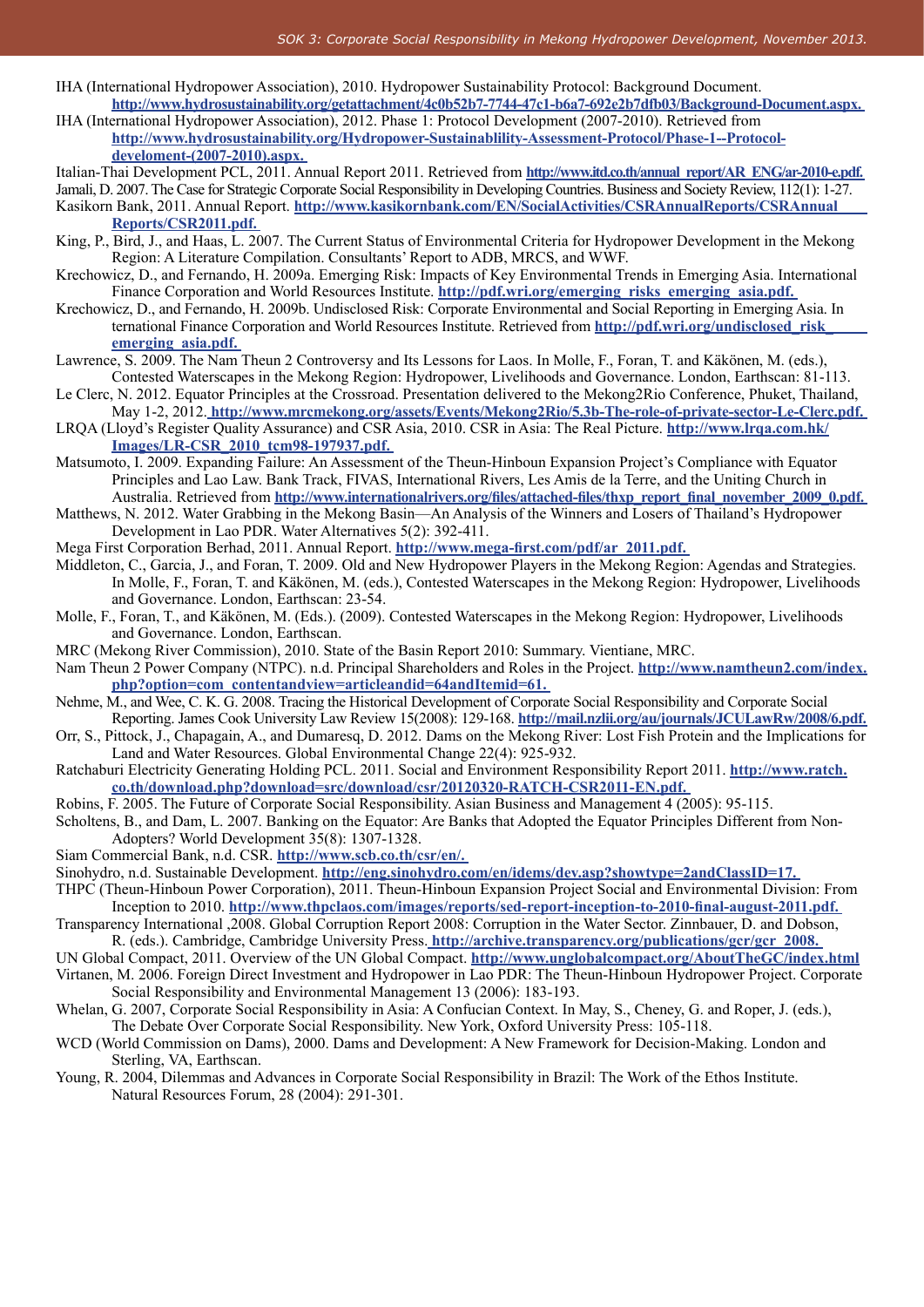# **What is the State of Knowledge (SOK) Series?**

The SOK series sets out to evaluate the state of knowledge on subjects related to the impact, management and development of hydropower on the Mekong, including its tributaries. Publications in the series are issued by the CGIAR Challenge Program on Water and Food – Mekong Programme. The series papers draw on both regional and international experience. Papers seek to gauge what is known about a specific subject and where there are gaps in our knowledge and understanding. All SOK papers are reviewed by experts in the field. Each section in a SOK papers ends with a conclusion about the state of knowledge on that topic. This may reflect high levels of certainty, intermediate levels, or low certainty.

The SOK series is available for download from the CPWF Mekong website at **http://mekong.waterandfood.org/**

Citation: West, N. 2013. Corporate Social Responsibility in Mekong Hydropower Development. State of Knowledge Series 3. Vientiane, Lao PDR, Challenge Program on Water and Food.

This SOK has been reviewed by Ame Trandem, International Rivers; Leena Wokeck, CSR Asia Center at AIT; Melody Kemp, independent consultant; Paul Angwin, People and Planet; and Pech Sokhem, Hatfield Consultants.

Reviewers cannot be held responsible for the contents of any SOK paper, which remains with the CPWF and associated partners identified in the document.

This SOK has been edited by Terry Clayton at Red Plough International Co. Ltd. **clayton@redplough.com** and proofread by Clare Sandford **claresandford@hotmail.co.uk** 

Design and lay-out by Remy Rossi **rossiremy@gmail.com** and Watcharapol Isarangkul **nong.isarangkul@gmail.com** 

The Challenge Program on Water and Food was launched in 2002 as a reform initiative of the CGIAR, the Consultative Group on International Agricultural Research. CPWF aims to increase the resilience of social and ecological systems through better water management for food production (crops, fisheries and livestock). CPWF does this through an innovative research and development approach that brings together a broad range of scientists, development specialists, policy makers and communities to address the challenges of food security, poverty and water scarcity. CPWF is currently working in six river basins globally: Andes, Ganges, Limpopo, Mekong, Nile and Volta. More information can be found at **www.waterandfood.org**.

In the Mekong, the CPWF works to to reduce poverty and foster development by optimizing the use of water in reservoirs. If it is successful, reservoirs in the Mekong will be: (a) managed in ways that are fairer and more equitable to all water users; (b) managed and coordinated across cascades to optimize benefits for all; (c) planned and managed to account for environmental and social needs; (d) used for multiple purposes besides hydropower alone; (e) better governed and the benefits better shared. More information can be found at **www.mekong.waterandfood.org**.

# **Want to know more?**

Contact us at **cpwf.mekong@gmail.com.**